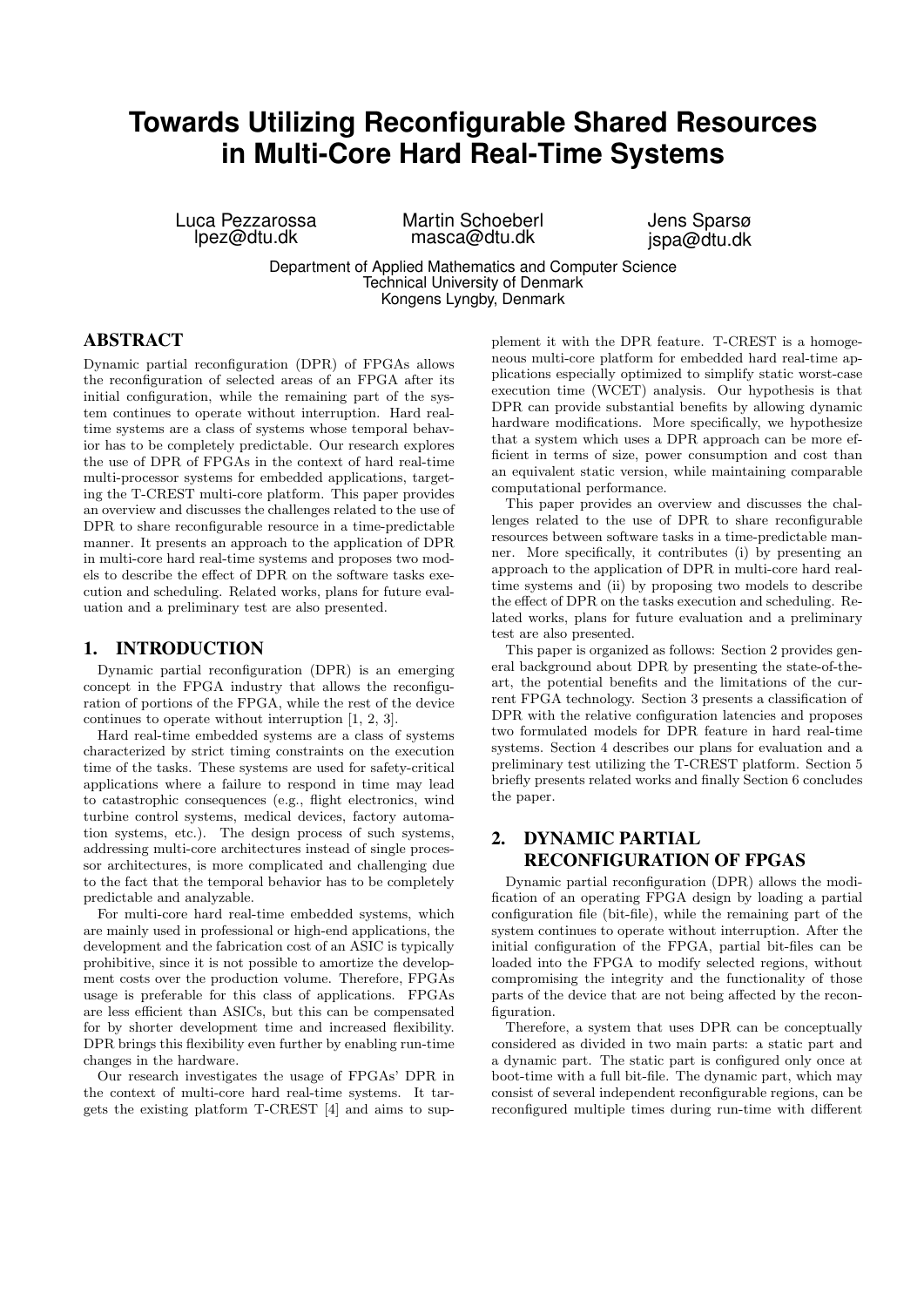

Figure 1: A FPGA divided into a static and a dynamic part (two reconfigurable regions).

partial bit-files. Figure 1 shows a FPGA divided into a static part and a dynamic part, where the dynamic part consists of two non-topologically-connected reconfigurable regions (A and B). For every region, a partial bit-file can be loaded from a set (e.g.,  $A_1$ ,  $A_2$ , ...,  $A_n$ ) without interfering with the functionality of the static part.

The use of DPR allows the creation of systems with a very high level of flexibility since reconfigurable regions can be dynamically reused by realizing the functionality that is needed at any point in time. This makes more efficient usage of the FPGA hardware resources, leading to a reduction of the FPGA size, with consequent reduction of power consumption and cost. Moreover, a blank (empty) partial bit-file can be loaded into a temporarily not used reconfigurable region in order to reduce the power consumption to the minimum.

Using DPR to obtain these benefits increases the complexity of the design process and of the hardware design itself. The design flow performed with the commercial tools is more articulated and it requires additional steps to generate the partial bit-files. For instance, the definition of the physical areas on the FPGA chip where the reconfigurable regions must be placed and the specification of dedicated timing constrains for the reconfigurable regions. Something that is not required for standard non-reconfigurable design.

From a hardware point of view, additional logic is needed in the borders between the static part and the dynamic part in order to insulate the reconfigurable regions during reconfiguration. Moreover, a hardware controller is also required to manage the reconfiguration process and to move the partial bit-file from the memory where they are stored (on-chip block-RAM or off-chip memory) to the FPGA's configuration memory.

The next section addresses this design challenges keeping in mind that, since we target multi-core platform for hard real-time systems, the time behavior has to be completely predictable. Therefore, also the DPR approach must be performed in a time-predictable manner and be completely analyzable.

## 3. APPROACH AND MODELS

The main idea is to share the dynamic part of the FPGA between the resources used by one or more processors of the platform for a limited period of time (e.g., hardware accelerators, co-processors, I/O units, etc.) or to reconfigure part of the platform (e.g., processors or sections of them, networks-on-chip, etc.) to dynamically adapt the hardware



Figure 2: Example of the three DPR classes in a network-on-chip-based multi-core platform.

to the actual needs of the software tasks running on it.

In this section we address how to perform this. First we identify 3 classes of DPR, then we present the interfaces available for invoking DPR, we discuss latency aspects of these and finally we propose two models for the DPR feature in hard real-time system.

#### 3.1 Classes of DPR

In a multi-core platform, such as T-CREST, we have identified three possible classes of DPR depending on the size of the reconfigured area: fine grain, medium grain, and coarse grain DPR. An example of the DPR classes is shown in Figure 2, where the three granularities are represented in different colors.

We define the DPR as fine grain when the area to be reconfigured is very small, in the order of hundreds of FPGA logic cells (LCs). An example of fine grain reconfiguration is the application of minor changes to a CPU architecture in order to modify, during run-time, its instruction set (shown in red in Figure 2).

A medium grain DPR involves an area in the order of thousands of LCs. An example is a reconfiguration of an entire intellectual property of the platform, such as CPUs, small stateless hardware accelerators, etc. (shown in green in Figure 2).

Finally, a coarse grain DPR involves a large area of the FPGA, in the order of tenths of thousands of LCs. An example of this class is a set of stateful hardware accelerators for compute-intensive operations (fast Fourier transform, encryption/decryption, etc.) to be swapped into large reconfigurable regions and connected to a subset of CPUs with a dedicated network-on-chip or a shared bus (shown in yellow in Figure 2).

Since the reconfiguration time depends on the amount of LCs to be reconfigured, it is immediately clear that a fine grain DPR is very fast. On the contrary, a coarse grain DPR is a relatively slow process.

## 3.2 Interfaces and Reconfiguration Latencies

For XILINX FPGAs, DPR can be performed through different interfaces. In this paper we mention only the two interfaces that we have considered to use: the internal configuration access port (ICAP) and the SelectMap interface.

The ICAP is a primitive found in XILINX FPGAs. It is an internal interface on the FPGA fabric that can be accessed by the hardware implemented on the FPGA itself and it provides direct access to the configuration memory.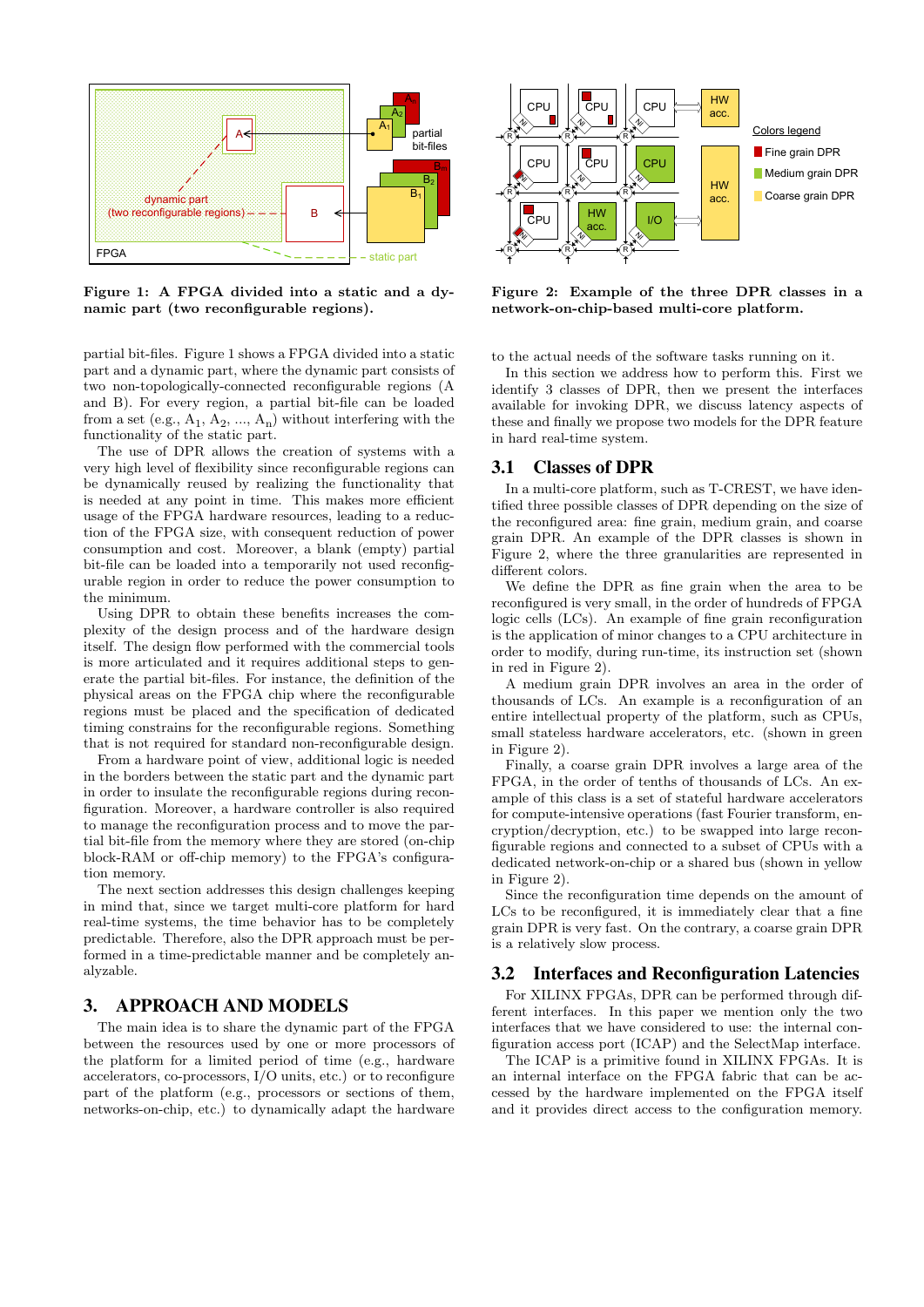Table 1: Calculated reconfiguration latencies for the three classes of DPR for a XILINX Virtex-6 FPGA.

| Class of<br>DPR. | # of<br>CLBs | Bit-file<br>size | Reconfig.<br>latency |
|------------------|--------------|------------------|----------------------|
| Fine grain       | 150          | 45 kB            | 110 $\mu$ s          |
| Medium grain     | 2000         | 680 kB           | $1.5 \text{ ms}$     |
| Coarse grain     | 10000        | 2.9 MB           | $7.3 \text{ ms}$     |

It requires the instantiation of an ICAP controller and the logic to drive the interface itself.

The SelectMap interface is a fast external reconfiguration interface that also provides direct access to the configuration memory. It dedicates I/O pins for a bi-directional data bus and control signals.

For a XILINX Virtex-6 FPGA, both interfaces have a maximum data width of 32 bits and a maximum frequency of 100 MHz, hence the maximum transfer speed that can be reached to load a partial bit-file is 3.2 Gb/s. Table 1 shows some calculated values of reconfiguration latencies for the three classes of DPR, based on the aforementioned transfer speed. CLB stands for configurable logic block of XILINX FPGAs. The reconfiguration latency is the time interval needed to load a partial bit-file in a reconfigurable region.

#### 3.3 DPR Models

Considering the granularity of the DPR and the associated configuration latencies we have formulated two different models to describe the effect of DPR on the tasks execution and schedule: a task-level DPR model and a mode-level DPR model.

#### *Task-Level DPR Model*

Observing the reconfiguration latencies shown in Table 1 we can safely assume that the latency for fine grain DPR is smaller than (or comparable to) the WCET of a software task (maximum possible duration of a task). Therefore, the effect of DPR can be modelled by associating the reconfiguration latency to the tasks to which the reconfiguration is related. In other words, the tasks that uses reconfigurable resources need to include the reconfiguration latency in their WCET before the task set is scheduled.

As an example, Figure 4(a) shows a static schedule period with three tasks  $T_1$ ,  $T_2$  and  $T_3$  sharing a reconfigurable region. Every time a task is started or resumed, it needs to reconfigure the dynamic part in order to have available the hardware resources to perform its operation. The solid color at the beginning of each task represents the reconfiguration delay added to each task WCET. The last row of the diagram shows how the reconfigurable region is shared between the tasks.

#### *Mode-Level DPR Model*

Assuming the reconfiguration latency for coarse grain DPR larger than the WCET of a software task, the reconfiguration of this DPR class must be associated to an operation mode change, where the system, during normal operation, changes a subset of the executing tasks to adapt its behavior to new environment conditions.

The graph in Figure 3 shows the operational mode changes between three modes:  $M_1$ ,  $M_2$ , and  $M_3$ . Every mode con-



Figure 3: Graph showing the operational mode changes for three modes.

accelerators) implemented on the dynamic part of the design that corresponds to a different operational scenario.

A reconfiguration associated with a mode change can be modelled as a task that belongs to a mode change scenario (e.g.,  $MC_{12}$ ,  $MC_{21}$ , etc. in Figure 3). A mode change scenario consists of a set of task that need to be maintained active in the transition between the old and the new mode and a set of tasks that models the reconfiguration process.

As an example, Figure 4(b) shows a change between two statically scheduled modes  $M_1$  and  $M_2$ .  $M_1$  consists of the tasks  $T_1$  and  $T_2$ , while  $M_2$  consists of the tasks  $T_1$  and  $T_3$ . We assume that  $T_2$  and  $T_3$  need different resources to be implemented on the shared reconfigurable region and that the periodic execution of  $T_1$  cannot be suspended during the mode change. We also assume that a task that continues its execution through the mode change cannot reconfigure its own resources. We can observe that during the mode change scenario  $MC_{12}$  the task  $T_1$  continues to run and the task  $T_{rec}$ , which models the reconfiguration process, is executed. The last row of the diagram shows how the reconfigurable region usage changes between different modes. Also in this case, the solid color represents the reconfiguration delay.

## 3.4 Final Remarks

The 11 Columnistic interest in the column is the set of resources (e.g., hardware in the set of resources (e.g., hardware in the set of resources (e.g., hardware the set of resources (e.g., hardware the set of resources ( The two models presented above, which are applicable to different classes of DPR, are not exclusive. Fine, medium, and coarse grain DPR can be present in the same architecture and be modelled independently using the proper model. However, since the current FPGA technology allows to reconfigure only one region at a time, interference between tasks can occur and this must be taken into account during the task scheduling. Utilizing the presented models to describe the effects of the DPR makes still possible to apply the traditional shared resources scheduling protocol (e.g., PIP, PCP, SRP, etc.) to properly share the reconfigurable regions between the tasks. Finally, we mention that medium grain DPR can be modelled with both methods depending on the actual relation between the task WCET and the reconfiguration latency. If the reconfiguration latency is smaller or comparable than the task WCET, the task-level model can be applied. Otherwise, the mode-level DPR model needs to be used.

## 4. EVALUATION

We plan to evaluate our approach, models and design utilizing the T-CREST platform. T-CREST is a homogeneous multi-core platform for embedded hard real-time applica-